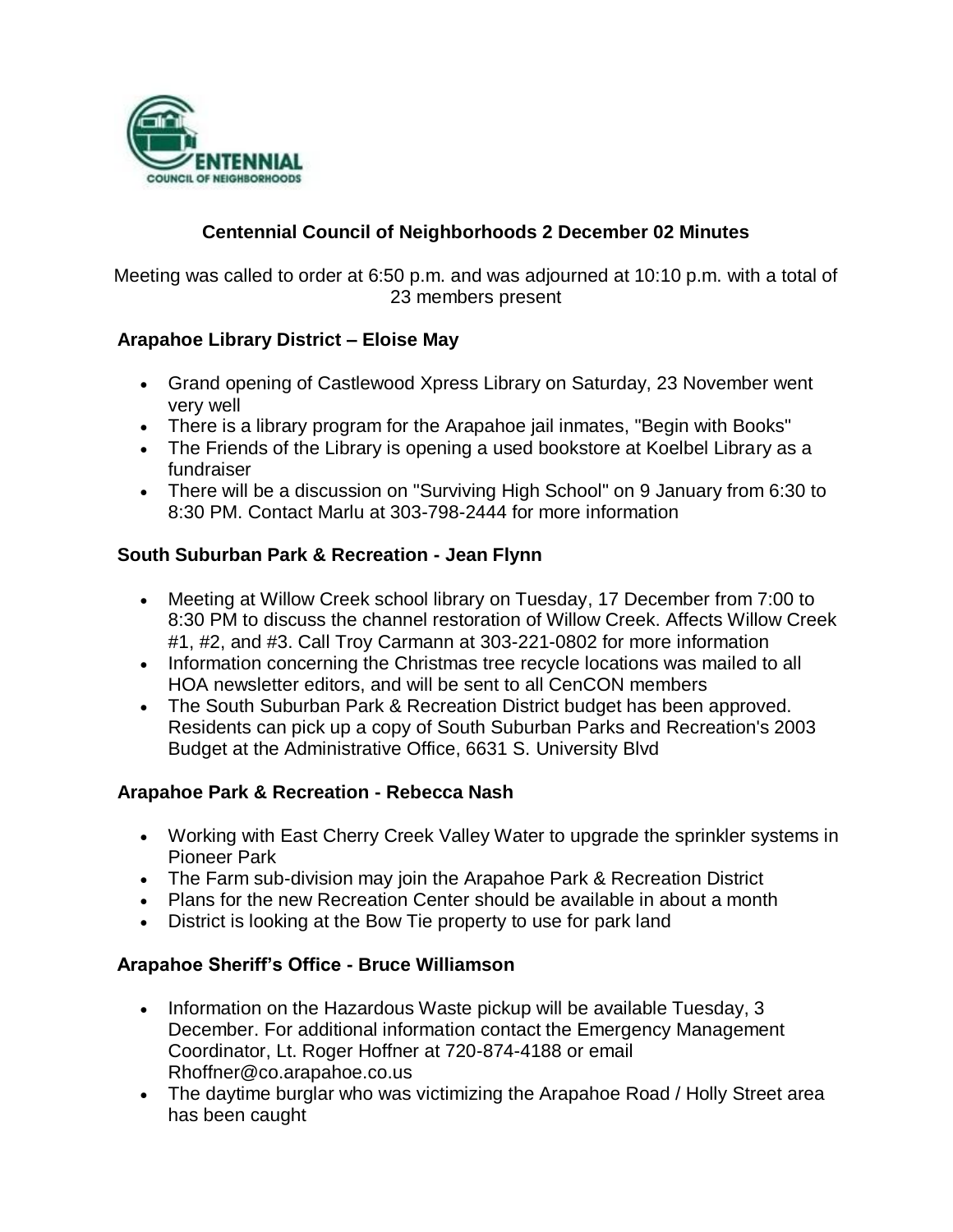- There was an accident on Thanksgiving Eve in which a driver intentionally hit five children after being refused entry to a party at a private residence. The driver then fled the scene, but has been caught and charged with attempted 1<sup>st</sup> degree murder
- The Sheriff's Office has been re-structured into two branches, Public Safety and **Detention**
- The aggressive driving campaign will continue. During the period of 8 to 10 November, 32 citations and 16 warnings given out. 2 DUI, which is zero tolerance
- Auto theft is up about 15%. Many thefts being committed by a gang which moved here from California. Centennial Promenade is a hot spot for auto theft.
- There is a "Watch Your Car" program available that citizens can subscribe to which allows police to stop anyone driving your car between 1:00 and 5:00 AM to check to ensure it is not stolen. The "Lo-Jack" car theft prevention system has been very effective in recovering stolen cars. Call Sgt. Lisa Grosskrueger at 720- 874-3746 for more information about the "Watch Your Car" program

# **City of Centennial – Council, Ward 1 - Betty Ann Habig**

- Copies of the proposed City budget will be made available to the public
- Final City budget will be voted on at the City Council meeting on 12 December
- URS does not do any code enforcement, the City must do this
- There is a "Potomac Centennial" PDP for an extended stay hotel (LU-0206-001) coming up soon
- Working with the County to obtain a map showing locations of all Centennial **HOAs**

# **City of Centennial – Council, Ward 2 - Becky Lennon**

- There will be a public hearing on the 2003 City budget on Thursday, 5 December at 7:00 PM at the City Offices
- Traffic fines for offenses in Centennial go through Arapahoe County and help pay for the Sheriff's Patrol officers
- Hazardous Waste pickup information located on City's web site
- Issue before City Council about a fence gate in Valley Club Estates, which blocks access to some public property

# **City of Centennial – Council, Ward 3 - Andrea Suhaka**

- Ward 3 meeting on Monday, 9 December at 7:00 PM at the City Offices
- 3 GIDs and 2 annexations are being presented to the City Council
- There will probably be a moratorium on type B group homes, probably until April 2003
- There is need for a Code Enforcement Officer in the City. The proposed budget includes this position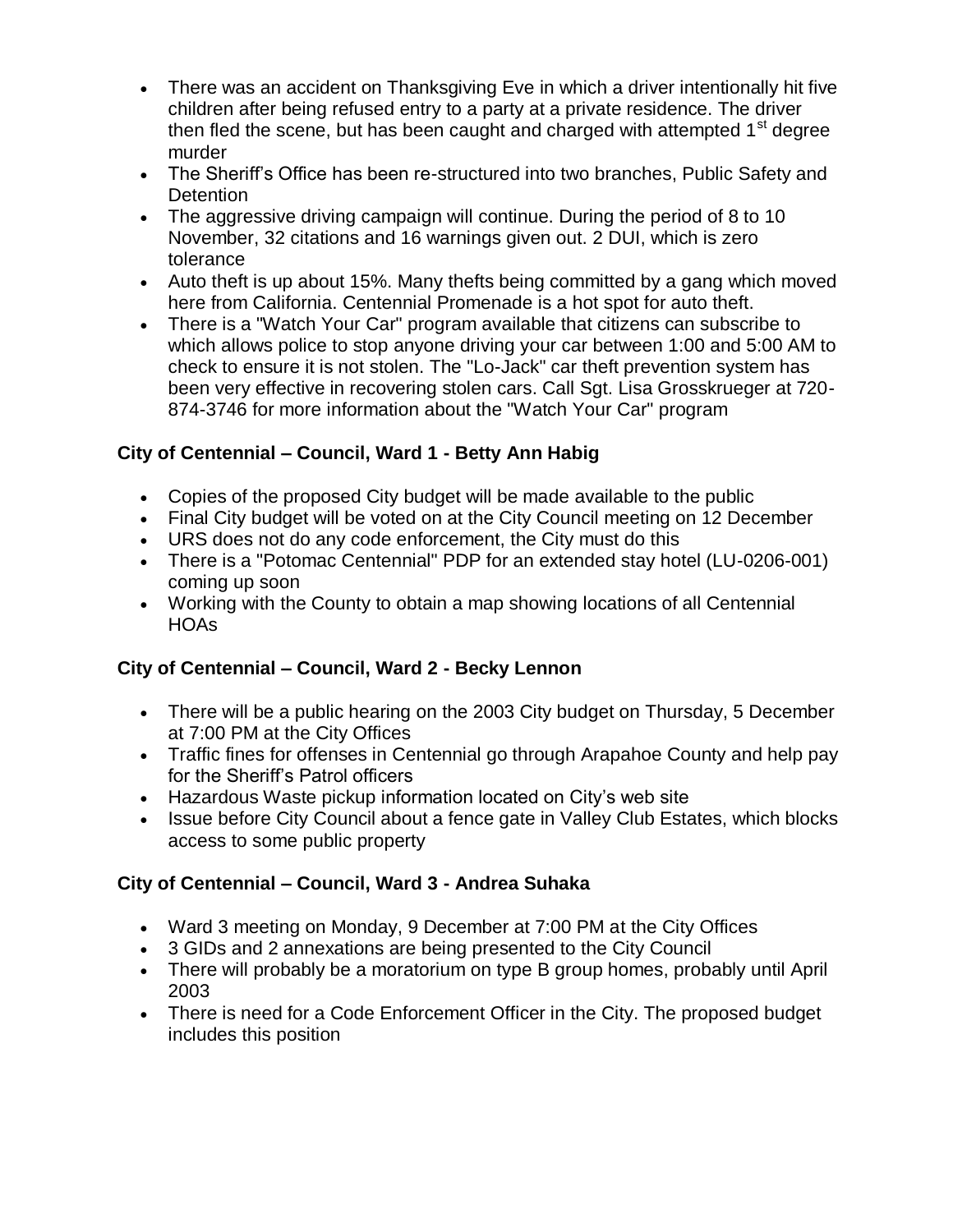## **Presentation on Identity Theft - Tim Rotter** & **Tod Marner – Arapahoe Sheriff's Office**

- Victim's personal information (Name, Date of Birth, Social Security Number, Bank Account Numbers, etc) are stolen
- 600,000 to 700,000 victims each year
- Bank Accounts are drained
- Credit cards opened in victim's name and credit history is ruined
- Checks are counterfeited
- Estimated \$2 to \$4 Billion in losses annually
- For credit card theft, jurisdiction is where the card is being used, not where the victim lives
- Information is stolen from mailboxes
- Need to file a police report with the jurisdiction where the fraud occurred
- Never give out credit card information over the phone, unless you initiated the call
- Never let someone else take your credit card out of your sight (as in a restaurant)
- Shred all financial information
- Condensed version of presentation with all telephone numbers available on CenCON web site.
- Full Power Point presentation available from CenCON secretary

## **CenCON Reports - President - Cathy Noon**

- There has been no change in the status of acquiring insurance for CenCON
- Meeting held with John Pazour, Andrea Suhaka, David Meyer, Brian Daigle, Robert Cole. Thom Rounds, and Cathy noon concerning problems with Land Use
- As a result, proposed follow-ups are:
	- o Review Land Use Code to determine how to improve administrative & notification process
	- o Require applicants to certify mailing to affected neighbors
	- $\circ$  Urge applicants to meet with HOAs and neighbors as early as possible
	- $\circ$  Staff to include supplemental information with referral request
	- $\circ$  Include a section that summarizes any revisions made to the referral
	- $\circ$  Plan a future workshop to educate the citizens about public input on land use cases
	- $\circ$  Conduct interview with recent applicants to assess their comments about the process
	- o Email voting results of P&Z meetings to P&Z agenda list
	- o Provide P&Z members with City Council agendas
	- $\circ$  CenCON will provide Land Use Services with digital copy of HOAs

## **- Treasurer - Gerry Cummins**

| Checking account  |          | Savings account   |           |
|-------------------|----------|-------------------|-----------|
| Previous balance: | \$509.83 | Previous balance: | \$2209.85 |
| Income            | \$0.00   | Income (Dues)     | \$112.50  |